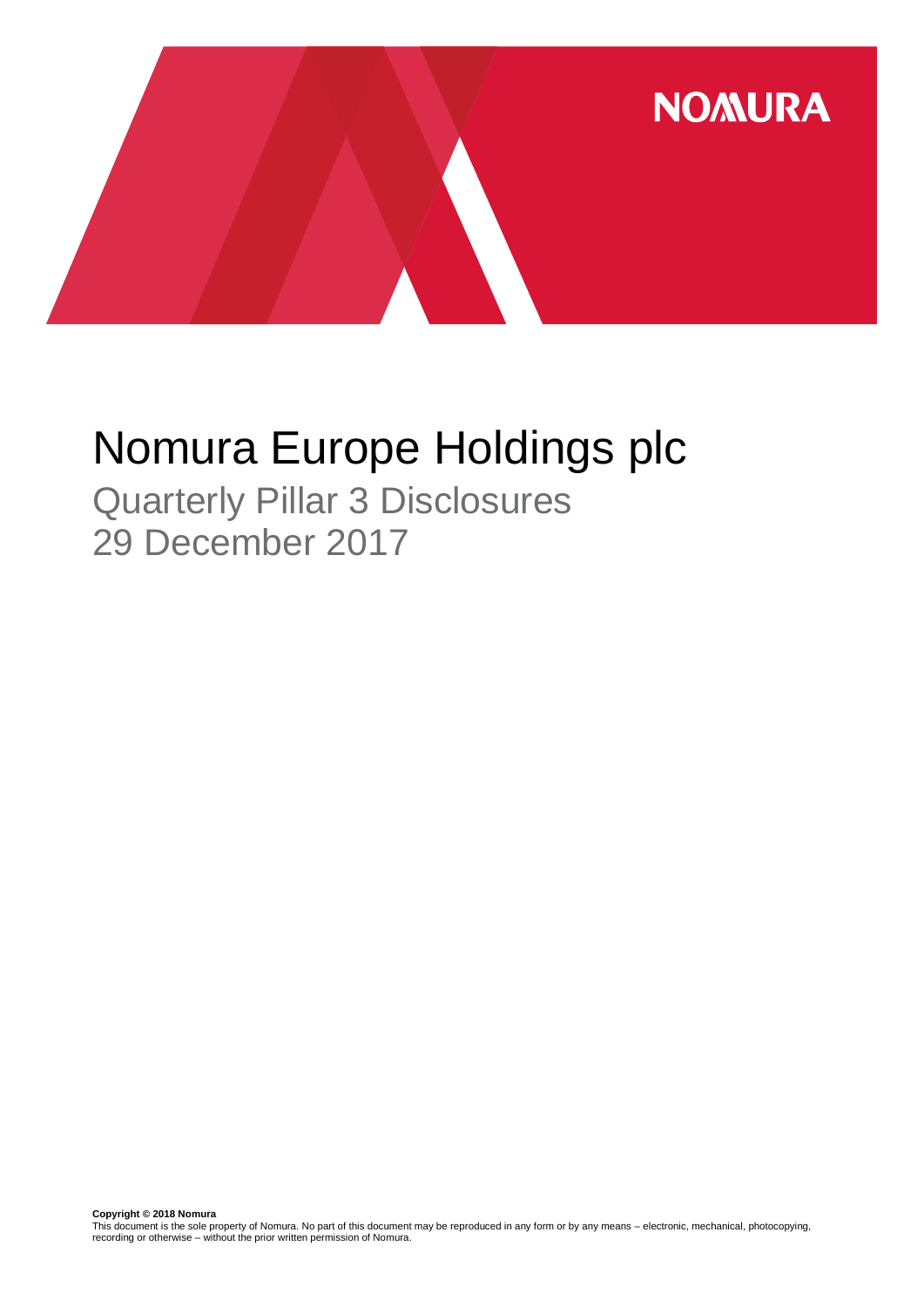## **NOMURA**

#### **1. Foreword**

This document presents certain quantitative quarterly consolidated Pillar 3 disclosures of the Nomura Europe Holdings plc group ("the Group") as at  $29<sup>th</sup>$  December 2017.

All companies within the Group are limited by ordinary shares, and apart from the requirements to hold regulatory capital, there is no practical or legal impediment to the prompt transfer of capital between the Group and its legal subsidiaries. The Group and NCM are 100% owned subsidiaries of Nomura Holdings Inc. ("NHI"), the ultimate parent of the Group (incorporated in Japan).

The Group is subject to consolidated regulatory supervision by the UK Prudential Regulatory Authority ('PRA') and is required to apply the disclosure requirements of the EU Capital Requirements Regulation (EU) No 575/2013 ("CRR").

Nomura International Plc. ("NIP") is the only material subsidiary of the Group and risk management policies and procedures are consistent with the Group. Significant subsidiary disclosures have been made for NIP as applicable.

Nomura Bank International ("NBI") has been included as it is a UK regulated entity however its RWA is immaterial. NBI disclosures have therefore been made for article 437 (Own Funds) and no other disclosures relevant to significant subsidiary requirements have been made.

This document has been prepared in accordance with the minimum disclosure requirements of the European Banking Authority's Guidelines on materiality, proprietary and confidentiality and on disclosure frequency, EBA/GL/2014/14, dated 23<sup>rd</sup> December 2014, as required by Articles 432(1), 432(2) and 433 of the CRR.

Certain disclosures made under accounting, listing or other requirements are deemed to constitute compliance with CRD IV requirements.

As an integrated part of NHI, disclosures contained in the Securities and Exchange Commission 20F Filing are relevant to the Group.

These documents can be found at the following link: [NHI SEC 20F.](http://www.nomuraholdings.com/investor/library/sec/index.html)

The NHI quarterly Basel III Pillar 3 disclosures can be found at the following link: [NHI Pillar 3.](http://www.nomuraholdings.com/investor/summary/highlight/ratio.html)

Other disclosures relevant to Pillar 3 are contained in the NEHS, NIP and NBI financial statements.

To the extent that disclosures are made in this document, they do not constitute financial statements and should not be relied upon as such in making judgments about the Group.

This document is available either online within the 'Investor Relations' section under the Nomura corporate website: [Quarterly Pillar 3](https://www.nomuranow.com/portal/site/nnextranet/en/regulatory-disclosures/) or by application in writing to the EMEA Financial Controller at Nomura International plc, 1 Angel Lane, London, EC4R 3AB.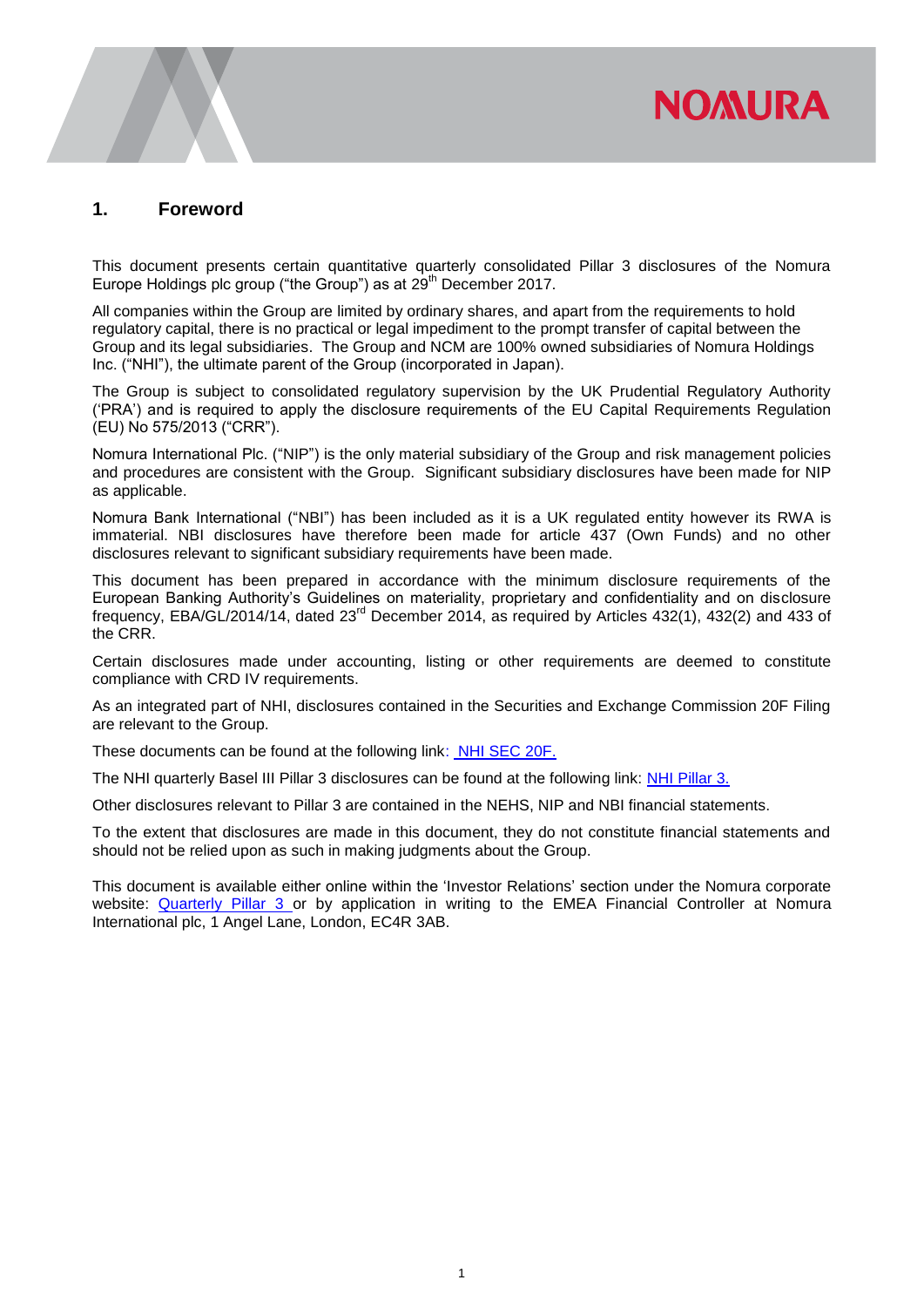

### **2. Quantitative Disclosures**

#### **2.1 Own Funds**

#### *CRR Articles 437 and 492*

The Group, NIP and NBI Own Funds at 29<sup>th</sup> December 2017 were:

| 29th December 2017<br>\$m                                       | <b>The Group</b> | <b>NIP</b> | <b>NBI</b> |
|-----------------------------------------------------------------|------------------|------------|------------|
| Tier 1 Capital before regulatory adjustments                    | 5,435            | 5,112      | 465        |
| Regulatory Adjustments <sup>(1)</sup>                           | (93)             | (157)      | 121        |
| <b>Tier 1 Capital</b>                                           | 5,342            | 4,955      | 586        |
| Tier 2 Capital                                                  | 2,160            | 1,260      |            |
| <b>Own Funds</b>                                                | 7,502            | 6,215      | 586        |
| Tier 1 Ratio $^{(2)}$                                           | 13.6%            | 13.3%      | 1,058.8%   |
| Total Capital as a percentage of total Risk Exposure<br>amounts | 19.1%            | 16.7%      | 1,058.8%   |
| Capital Conservation Buffer requirement                         | 1.25%            | 1.25%      | 1.25%      |
| Countercyclical Capital Buffer requirement                      | 0.05%            | 0.05%      | 0.06%      |

 $^{(1)}$  Regulatory Adjustments include DVA (CRR Article 33 (1) (c)), OCA (CRR Article 33 (1) (b)), PVA (CRR Article 105) and

intangible asset deductions (CRR article 37)<br><sup>(2)</sup> Tier 1 capital ratio is equal to the Common Equity Tier 1 ratio

There are no innovative Tier 1 instruments held nor expected loss amounts. No restrictions have been applied to the calculation of Common Equity Tier 1 or the prudential filters to Common Equity Tier 1. The Group is not applying transitional provisions of CRD IV to Own Funds.

Tier 1 Capital consists of share capital and reserves.

Tier 2 Capital consists of subordinated debt.